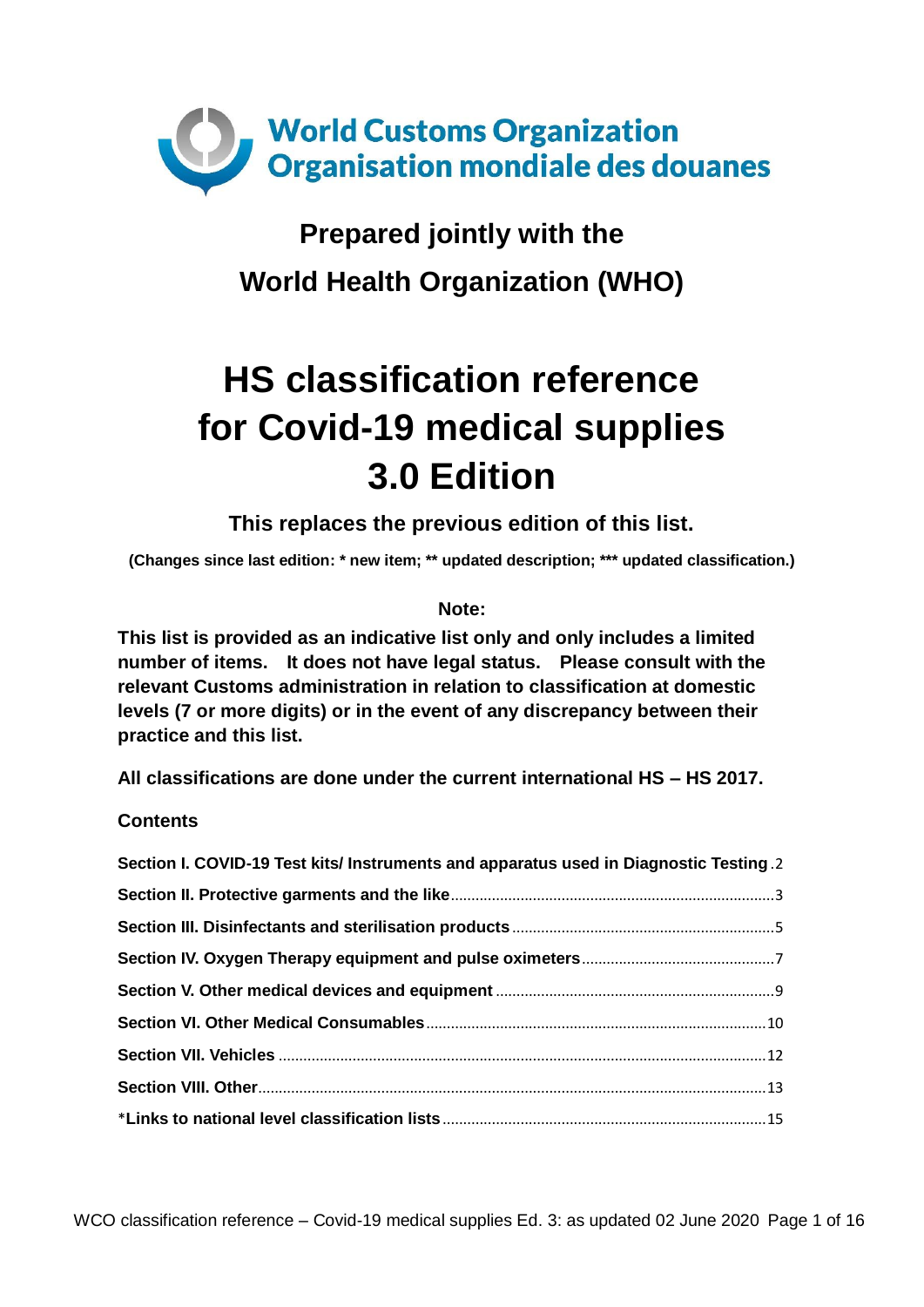<span id="page-1-0"></span>

| Section I. COVID-19 Test kits/Instruments and apparatus used in Diagnostic Testing |                                                                                                                                              |                                         |
|------------------------------------------------------------------------------------|----------------------------------------------------------------------------------------------------------------------------------------------|-----------------------------------------|
| <b>Product</b>                                                                     | <b>Additional information</b>                                                                                                                | <b>HS 2017</b><br><b>Classification</b> |
| COVID-19 Test kits                                                                 | Diagnostic reagents based on polymerase chain<br>reaction (PCR) nucleic acid test.                                                           | 3822.00                                 |
| COVID-19 Test kits                                                                 | Diagnostic reagents based on immunological<br>reactions                                                                                      | 3002.15                                 |
| COVID-19 Diagnostic<br>Test instruments and<br>apparatus                           | Instruments used in clinical laboratories for In Vitro<br>Diagnosis                                                                          | 9027.80                                 |
| Swab and Viral<br>transport medium set                                             | A vial containing a culture media for the maintenance<br>of a viral sample and a cotton tipped swab to collect<br>the sample put up together | 3821.00                                 |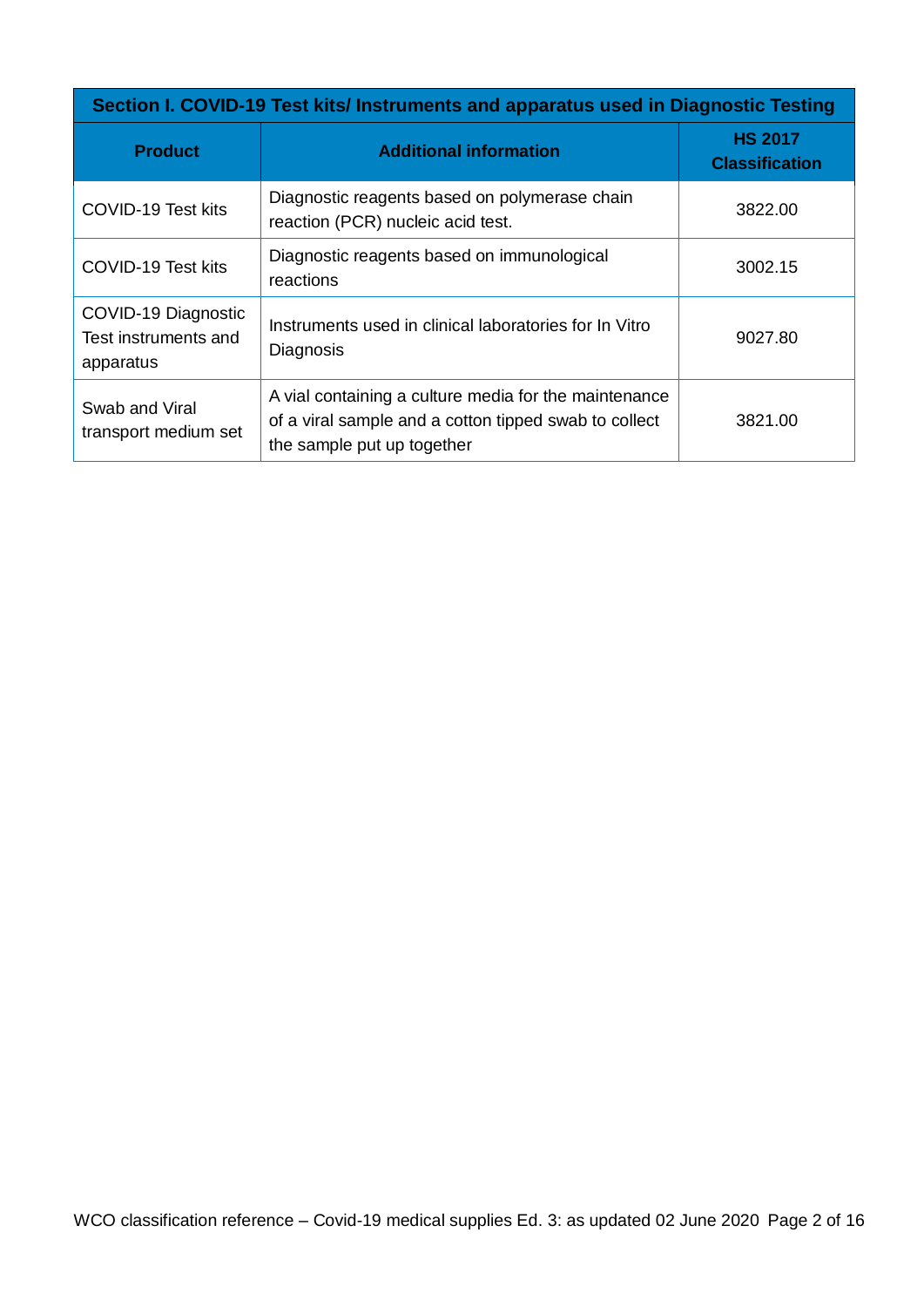## **Section II. Protective garments and the like**

<span id="page-2-0"></span>

| (For disposable protective products that are not worn (e.g. drapes, bed pads), see "Section VI. Other<br><b>Medical Consumables")</b>                                                                                                                                                                                                                                  |                                         |  |
|------------------------------------------------------------------------------------------------------------------------------------------------------------------------------------------------------------------------------------------------------------------------------------------------------------------------------------------------------------------------|-----------------------------------------|--|
| <b>Product</b>                                                                                                                                                                                                                                                                                                                                                         | <b>HS 2017</b><br><b>Classification</b> |  |
| <b>Face and eye protection</b>                                                                                                                                                                                                                                                                                                                                         |                                         |  |
| Cellulose/paper masks<br>(Update: classification in most countries is to 4818.90 and not 4818.50, but if in<br>doubt, please confirm with the relevant Customs administration)                                                                                                                                                                                         | 4818.90                                 |  |
| **Textile face-masks, without a replaceable filter or mechanical parts, including<br>surgical masks and disposable face-masks made of non-woven textiles. This<br>includes the masks known as N95 Particulate Respirators. Note: the heading also<br>includes N95 respirators with simple exhalation valves as these remain respirator<br>masks and are not gas masks. | 6307.90                                 |  |
| Gas masks with mechanical parts or replaceable filters for protection against<br>biological agents. Also includes such masks incorporating eye protection or facial<br>shields.                                                                                                                                                                                        | 9020.00                                 |  |
| Protective spectacles and goggles                                                                                                                                                                                                                                                                                                                                      | 9004.90                                 |  |
| Plastic face shields (covering more than the eye area)<br>(Update: classification in most countries is to 3926.90 and not 3926.20, but if in<br>doubt, please confirm with the relevant Customs administration)                                                                                                                                                        | 3926.90                                 |  |
| <b>Gloves</b>                                                                                                                                                                                                                                                                                                                                                          |                                         |  |
| Plastic gloves                                                                                                                                                                                                                                                                                                                                                         | 3926.20                                 |  |
| Surgical rubber gloves                                                                                                                                                                                                                                                                                                                                                 | 4015.11                                 |  |
| Other rubber gloves.                                                                                                                                                                                                                                                                                                                                                   | 4015.19                                 |  |
| Knitted or crocheted gloves which have been impregnated or covered with plastics<br>or rubber                                                                                                                                                                                                                                                                          | 6116.10                                 |  |
| Textile gloves that are not knitted or crocheted                                                                                                                                                                                                                                                                                                                       | 6216.00                                 |  |
| <b>Other</b>                                                                                                                                                                                                                                                                                                                                                           |                                         |  |
| Disposable hair nets                                                                                                                                                                                                                                                                                                                                                   | 6505.00                                 |  |
| * "Scrub tops" – loose fit unisex tops, made of a tightly woven cotton or cotton blend<br>(more than 50% cotton) fabric without any coating, covering or other treatment,<br>identifiable as being of the kind used by medical staff in hospitals.                                                                                                                     | 6211.42                                 |  |
| * "Scrub bottoms" - loose fit unisex long pants, made of a tightly woven cotton or<br>cotton blend (more than 50% cotton) fabric without any coating, covering or other<br>treatment, identifiable as being of the kind used by medical staff in hospitals.                                                                                                            | 6211.42                                 |  |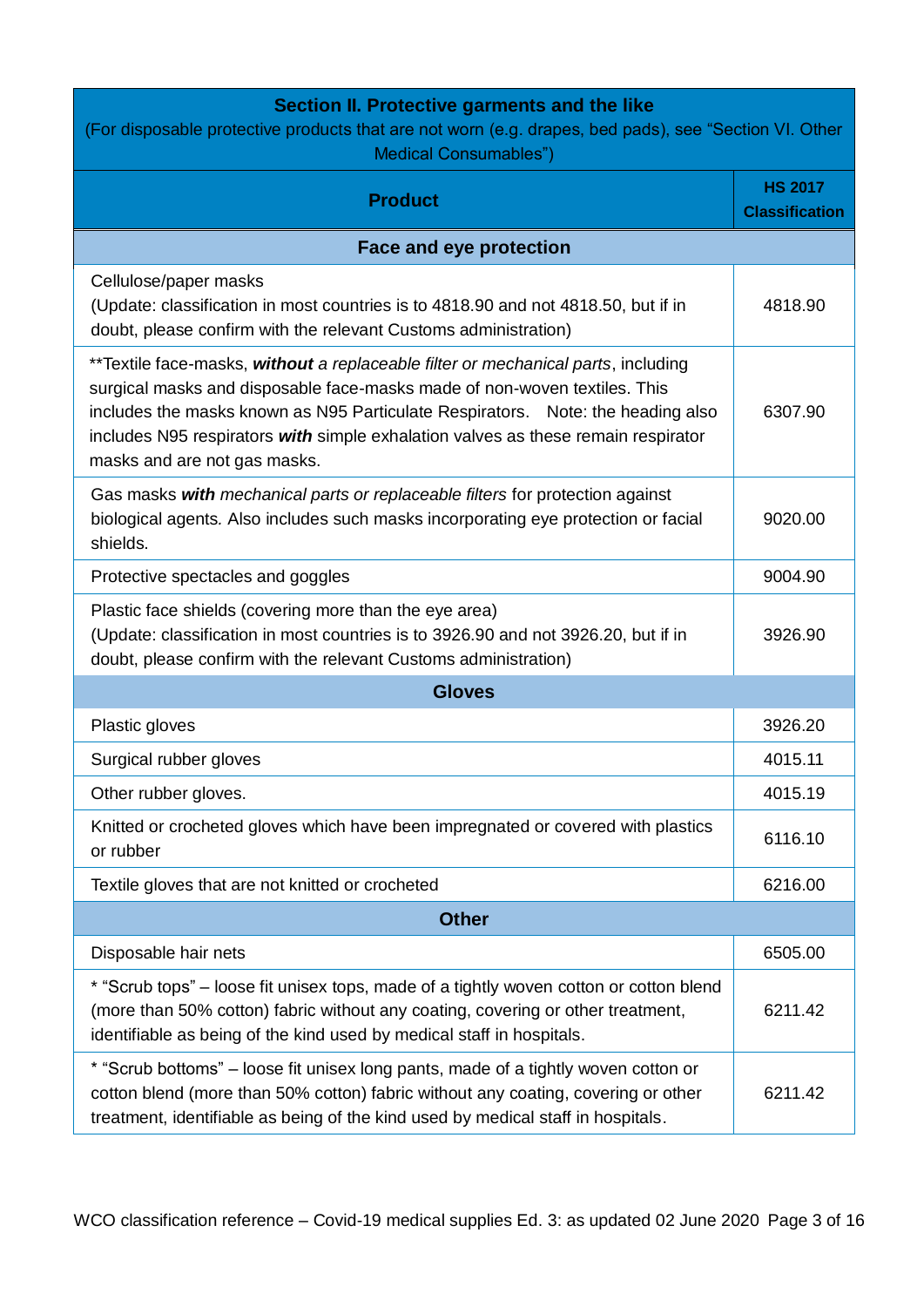| Section II. Protective garments and the like (cont.)                                                                                                                                                                                                                                                                                                                                                                 |                                         |  |
|----------------------------------------------------------------------------------------------------------------------------------------------------------------------------------------------------------------------------------------------------------------------------------------------------------------------------------------------------------------------------------------------------------------------|-----------------------------------------|--|
| <b>Product</b>                                                                                                                                                                                                                                                                                                                                                                                                       | <b>HS 2017</b><br><b>Classification</b> |  |
| Protective unisex garments made of plastic sheeting, textile reinforced plastics or<br>textile backed plastics.                                                                                                                                                                                                                                                                                                      | 3926.20                                 |  |
| Protective unisex garments made of rubber sheeting, textile reinforced rubber or<br>textile backed rubber.                                                                                                                                                                                                                                                                                                           | 4015.90                                 |  |
| Paper or cellulose garments and clothing accessories such as disposable paper<br>hospital gowns, paper shoe covers etc. These are covered here <i>provided</i> that they<br>are made of paper, paper pulp, cellulose wadding or webs of cellulose<br>fibres. Please check with the Customs administration in the importing country if<br>they are not solely paper or cellulose as they may be classified elsewhere. | 4818.50                                 |  |
| Protective garments for surgical/medical use made up of felt or nonwovens<br>whether or not impregnated, coated, covered or laminated (fabrics of<br>heading 56.02 or 56.03). This includes spun-bonded garments.                                                                                                                                                                                                    | 6210.10                                 |  |
| Men's protective garments for surgical/medical use made of woven textiles of that<br>are impregnated, coated, covered or laminated with plastics.                                                                                                                                                                                                                                                                    | 6210.40                                 |  |
| Men's protective garments made of rubberised textile fabrics.                                                                                                                                                                                                                                                                                                                                                        | 6210.40                                 |  |
| Women's or unisex protective garments for surgical/medical use made of woven<br>textiles of that are impregnated, coated, covered or laminated with plastics.                                                                                                                                                                                                                                                        | 6210.50                                 |  |
| Women's or unisex protective garments made of rubberised textile fabrics.                                                                                                                                                                                                                                                                                                                                            | 6210.50                                 |  |
| * "Protective apron" – made of plastic, disposable                                                                                                                                                                                                                                                                                                                                                                   | 3926.20                                 |  |
| * Boot covers/overshoes - made of plastic or rubber, disposable                                                                                                                                                                                                                                                                                                                                                      | 3926.90<br>4016.99                      |  |
| * Boot covers/overshoes - made of cellulose/paper, disposable                                                                                                                                                                                                                                                                                                                                                        | 4818.90                                 |  |
| * Boot covers/overshoes - made of non-woven textiles, disposable                                                                                                                                                                                                                                                                                                                                                     | 6307.90                                 |  |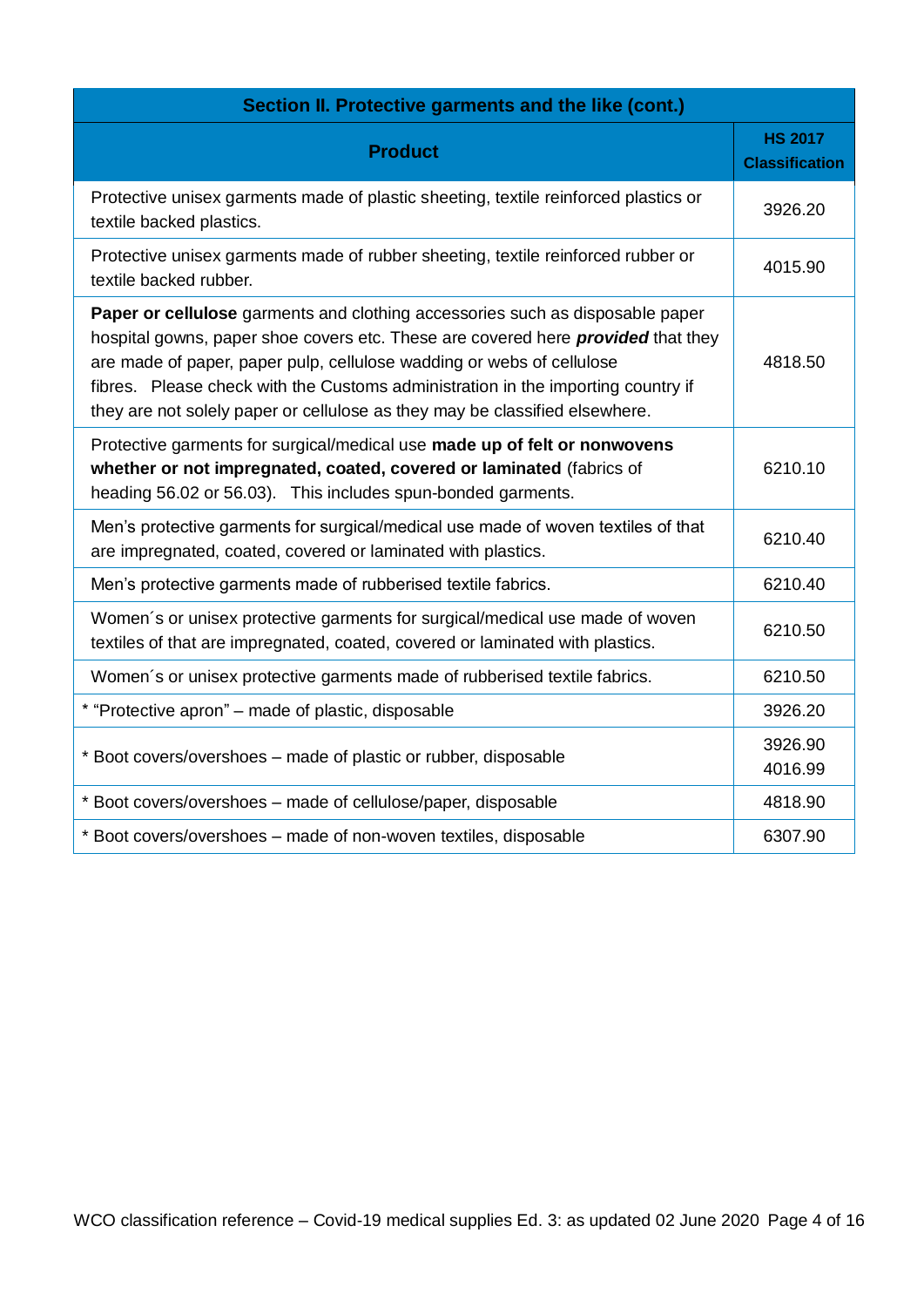<span id="page-4-0"></span>

| <b>Section III. Disinfectants and sterilisation products</b><br>(For soaps, see "Section VI. Other Medical Consumables") |                                                                                                                                                                                                                                                                                                                                                                                                                                                                                                                                                            |                                         |
|--------------------------------------------------------------------------------------------------------------------------|------------------------------------------------------------------------------------------------------------------------------------------------------------------------------------------------------------------------------------------------------------------------------------------------------------------------------------------------------------------------------------------------------------------------------------------------------------------------------------------------------------------------------------------------------------|-----------------------------------------|
| <b>Product</b>                                                                                                           | <b>Additional information</b>                                                                                                                                                                                                                                                                                                                                                                                                                                                                                                                              | <b>HS 2017</b><br><b>Classification</b> |
| Alcohol solution                                                                                                         | Undenatured, containing by volume 80% or more<br>ethyl alcohol                                                                                                                                                                                                                                                                                                                                                                                                                                                                                             | 2207.10                                 |
| Alcohol solution                                                                                                         | Undenatured, 75% ethyl alcohol                                                                                                                                                                                                                                                                                                                                                                                                                                                                                                                             | 2208.90                                 |
| Hand sanitizer                                                                                                           | A liquid or gel generally used to decrease infectious<br>agents on the hands, alcohol-based type.                                                                                                                                                                                                                                                                                                                                                                                                                                                          | 3808.94                                 |
| Other disinfectant<br>preparations                                                                                       | Put up in forms or packings for retail sale such as<br>rubs and wipes impregnated with alcohol or other<br>disinfectants.                                                                                                                                                                                                                                                                                                                                                                                                                                  | 3808.94                                 |
| Medical, surgical or<br>laboratory sterilisers,<br>including autoclaves                                                  | Function using steam or boiling water                                                                                                                                                                                                                                                                                                                                                                                                                                                                                                                      | 8419.20                                 |
| Hydrogen peroxide in bulk                                                                                                | Bulk $H_2O_2$ whether or not with solidified with urea.                                                                                                                                                                                                                                                                                                                                                                                                                                                                                                    | 2847.00                                 |
| Hydrogen peroxide<br>presented as a<br>medicament                                                                        | $H_2O_2$ put up for internal or external use as a<br>medicine, including as an antiseptic for the skin.<br>Only covered here if in measured doses or in forms<br>or packings for retail sale (including directly to<br>hospitals) for such use.                                                                                                                                                                                                                                                                                                            | 3004.90                                 |
| Hydrogen peroxide put up<br>in disinfectant<br>preparations for cleaning<br>surfaces                                     | $H2O2$ put up as cleaning solutions for surfaces or<br>apparatus.                                                                                                                                                                                                                                                                                                                                                                                                                                                                                          | 3808.94                                 |
| Other chemical disinfectants                                                                                             | Put up in forms or packings for retail sale as<br>disinfectants or as disinfectant preparations,<br>containing alcohol, benzalkonium chloride solution<br>or peroxyacids, or other disinfectants.<br>This includes sodium dichloroisocyanurate<br>(NaDCC) and calcium hypochlorite (65-70% active<br>chlorine) when put up with a measurement spoon in<br>the forms normally sold directly to hospitals and the<br>like. (Bulk NaDCC would be classified in<br>subheading 2933.69. Bulk calcium hypochlorite<br>would be classified in subheading 2828.10) | 3808.94                                 |
| *Propan-1-ol (propyl<br>alcohol) and propan-2-ol<br>(isopropyl alcohol)                                                  |                                                                                                                                                                                                                                                                                                                                                                                                                                                                                                                                                            | 2905.12                                 |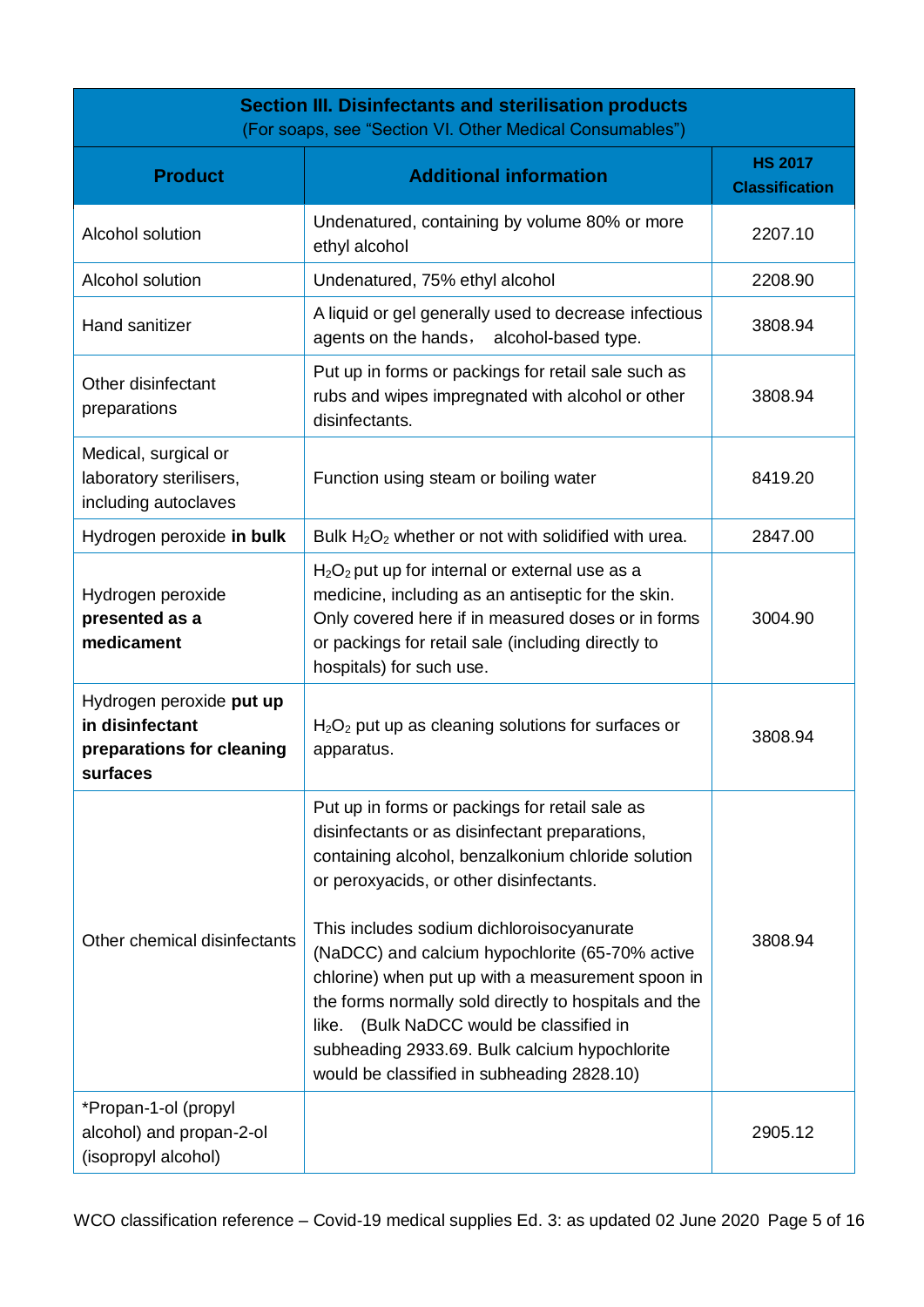| Section III. Disinfectants and sterilisation products<br>(For soaps, see "Section VI. Other Medical Consumables") |                               |                                         |
|-------------------------------------------------------------------------------------------------------------------|-------------------------------|-----------------------------------------|
| <b>Product</b>                                                                                                    | <b>Additional information</b> | <b>HS 2017</b><br><b>Classification</b> |
| *Formic acid and its salts                                                                                        |                               | 2915.11<br>2915.12                      |
| *Salicylic acid and its salts                                                                                     |                               | 2918.21                                 |
| *Ultra-violet lamps                                                                                               |                               | 8539.49                                 |
| *Ultra-violet LED lamps                                                                                           |                               | 8539.50                                 |
| *Ultra-violet irradiation<br>equipment for disinfection<br>purpose                                                |                               | 8543.70                                 |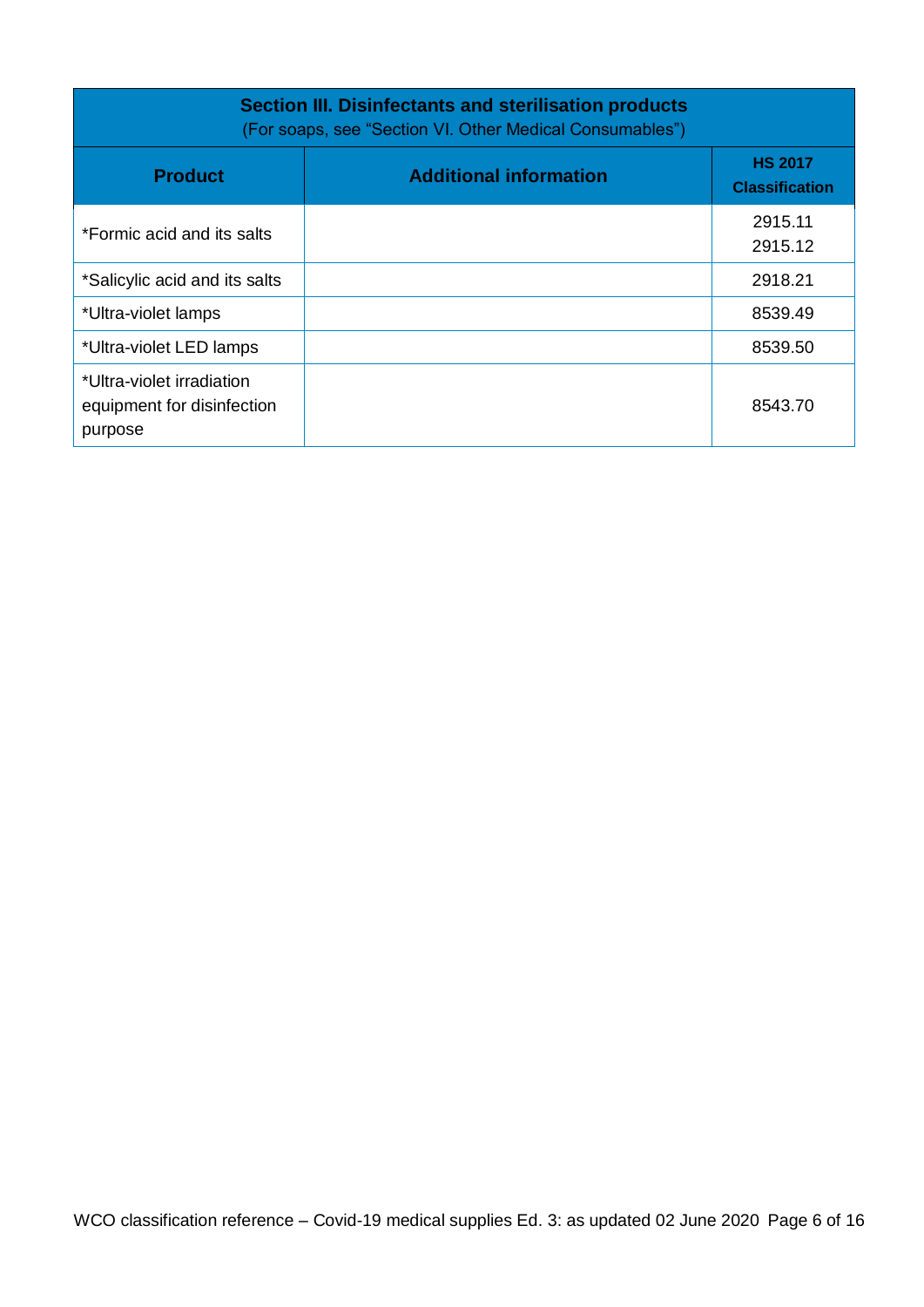<span id="page-6-0"></span>

| Section IV. Oxygen Therapy equipment and pulse oximeters                                                                                            |                                                                                                                                                                                                                                                                                                                                  |                                         |
|-----------------------------------------------------------------------------------------------------------------------------------------------------|----------------------------------------------------------------------------------------------------------------------------------------------------------------------------------------------------------------------------------------------------------------------------------------------------------------------------------|-----------------------------------------|
| <b>Product</b>                                                                                                                                      | <b>Additional information</b>                                                                                                                                                                                                                                                                                                    | <b>HS 2017</b><br><b>Classification</b> |
| Medical ventilators (artificial<br>respiration apparatus)                                                                                           | Provides ventilation by moving breathable air into<br>and out of the lungs. This includes both:<br>ventilator machines and<br>compressible self-refilling ventilation bags<br>that are normally supplied with a valve and mask<br>(also known as 'bag valve mask' (BVM)<br>ventilators).                                         |                                         |
| **Extracorporeal membrane<br>oxygenation (ECMO)                                                                                                     | Provides prolonged cardiac and respiratory support<br>by removing blood from the person's body and<br>artificially removing the carbon dioxide and<br>oxygenating red blood cells. (NOTE: some countries<br>classify ECMOs to 9018.90, please check if in doubt<br>as to the importing country's practices.)                     |                                         |
| <b>Continuous Positive Airway</b><br>Pressure (CPAP) units                                                                                          | Positive airway pressure ventilators, which apply mild<br>air pressure on a continuous basis, to keep the<br>airways continuously open in people who are able to<br>breathe spontaneously on their own, but need help<br>keeping their airway unobstructed.                                                                      | 9019.20                                 |
| Bilevel positive airway<br>pressure (BiPap or BPap)<br>units                                                                                        | Similar to CPAP unit, except that the pressurized air<br>is delivered at two alternating levels with a higher<br>inspiratory positive airway pressure (IPAP) and a<br>lower expiratory positive airway pressure (EPAP).                                                                                                          |                                         |
| Oxygen concentrators<br>(See "Section VIII. Other"<br>for oxygen generating plants<br>and "Section VI. Other<br>Medical Consumables" for<br>oxygen) | Devices designed to concentrate oxygen from<br>ambient air and deliver the concentrated oxygen,<br>typically through an attached nasal cannula (or<br>prongs), to a patient requiring oxygen therapy.<br>These differ from oxygen plant in that they<br>supply oxygen directly to patients according to<br>their specific needs. |                                         |
| Oxygen humidifiers for<br>oxygen therapy applications                                                                                               | Medical devices that can be integrated into oxygen<br>delivery systems to humidify supplemental oxygen<br>when it is delivered at higher-than-standard flow<br>rates, or the method of oxygen delivery bypasses the<br>nose (e.g., through nasopharyngeal catheters).                                                            | 9019.20                                 |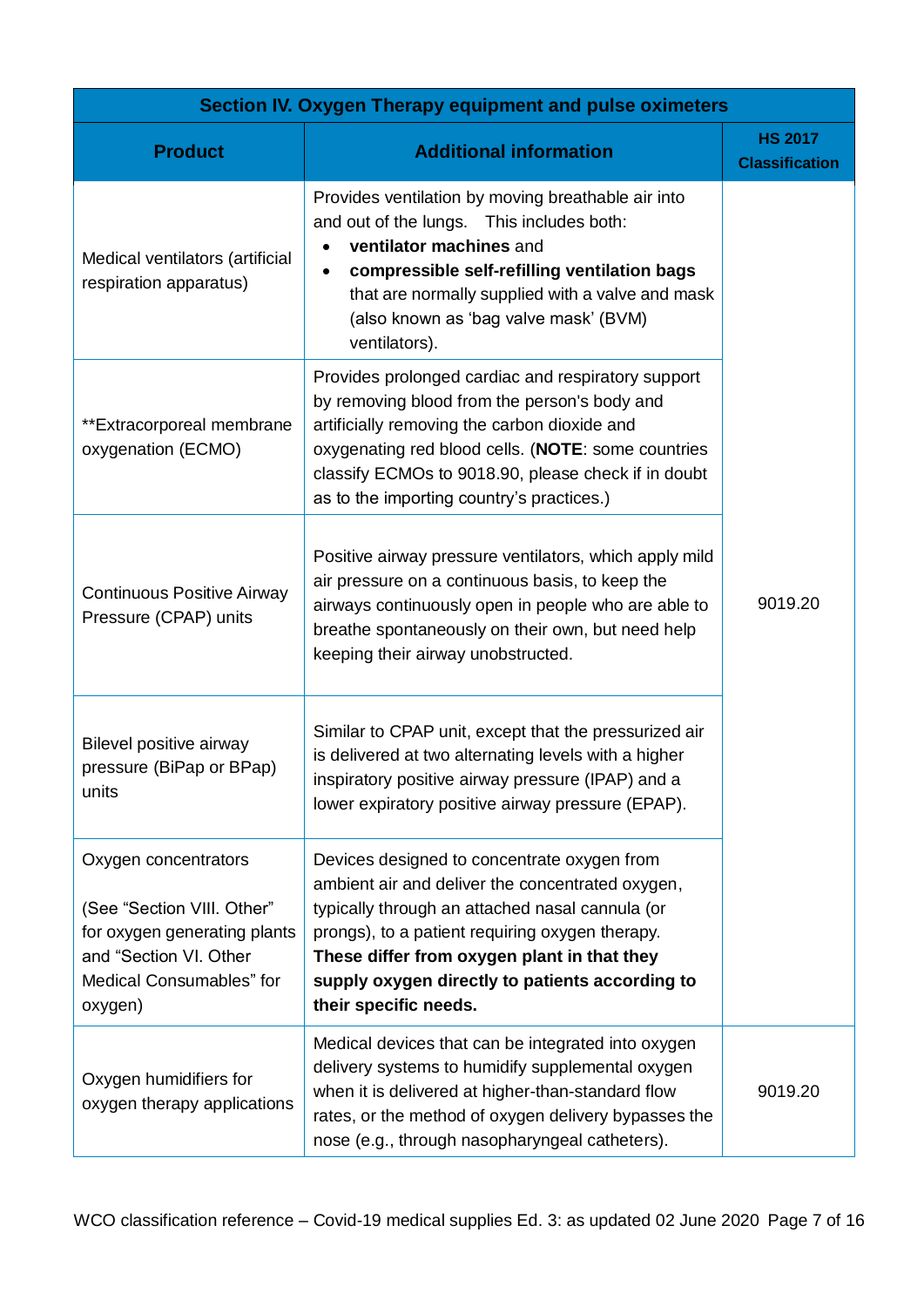| Section IV. Oxygen Therapy equipment and pulse oximeters (cont.)              |                                                                                                                                                                                                                                                                                                                                                                                                          |                                         |
|-------------------------------------------------------------------------------|----------------------------------------------------------------------------------------------------------------------------------------------------------------------------------------------------------------------------------------------------------------------------------------------------------------------------------------------------------------------------------------------------------|-----------------------------------------|
| <b>Product</b>                                                                | <b>Additional information</b>                                                                                                                                                                                                                                                                                                                                                                            | <b>HS 2017</b><br><b>Classification</b> |
|                                                                               | Oxygen masks;<br>$\bullet$<br>Venturi masks;<br>Oxygen tents;<br>Oxygen head boxes; and<br>Similar oxygen delivery devices                                                                                                                                                                                                                                                                               | 9019.20                                 |
| Oxygen delivery devices to<br>supply oxygen from the<br>device to the patient | Nasal prongs (nasal cannulae): nasal cannulae<br>consist of plastic tubes that end in two short tapered<br>prongs that are placed in the nostrils for delivering<br>oxygen.                                                                                                                                                                                                                              | 9018.39                                 |
|                                                                               | Nasal catheter: a thin, flexible tube that is passed<br>into the nose and ends with its tip in the nasal cavity<br>for delivering oxygen.                                                                                                                                                                                                                                                                | 9018.39                                 |
| Flowmeter, Thorpe tube for<br>oxygen 0-15L/min                                | The Thorpe tube flowmeter is composed of inlet and<br>outlet ports, a regulator, a valve and a clear tapered<br>measuring tube. It is suitable for connection with<br>various medical gas sources, such as centralized<br>system, cylinders, concentrators or compressors.<br>Standard (absolute, non-compensated) and<br>pressure-compensated flowmeter versions, suitable<br>for specific flow ranges. | 9026.80                                 |
| Flow splitters                                                                | A device intended to distribute medical oxygen from a<br>single source to multiple independent outlets.                                                                                                                                                                                                                                                                                                  | 9019.20                                 |
| Pulse oximeters                                                               | Devices for measuring the oxygen saturation of<br>haemoglobin in arterial blood (SpO2). They use the<br>principle of differential light absorption to determine<br>SpO2 when the sensor (also called a probe) is<br>applied to an area of the body (e.g. a finger, toe or<br>earlobe).                                                                                                                   | 9018.19                                 |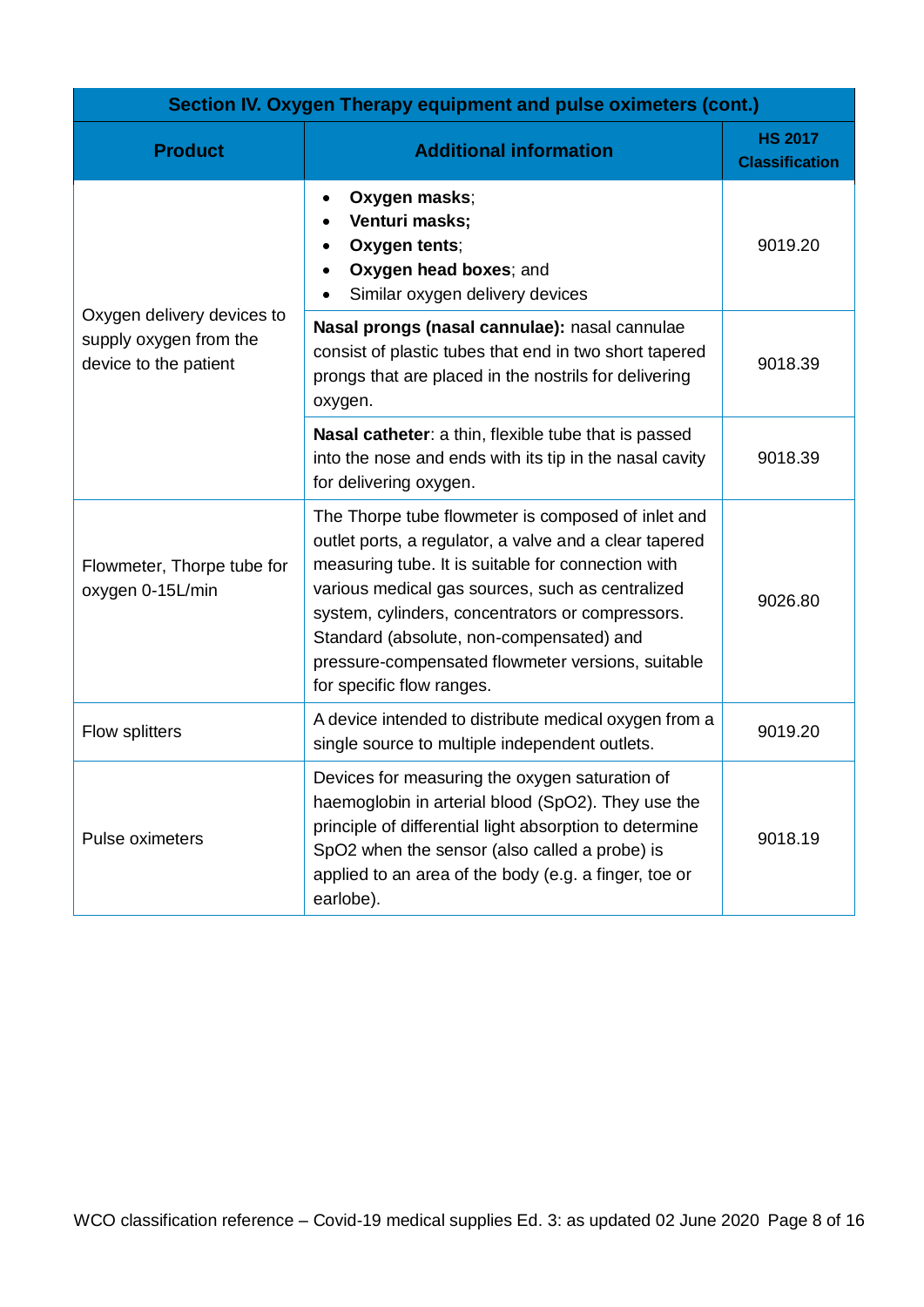<span id="page-8-0"></span>

| Section V. Other medical devices and equipment       |                                                                                                                                                                                                                                                      |                                         |
|------------------------------------------------------|------------------------------------------------------------------------------------------------------------------------------------------------------------------------------------------------------------------------------------------------------|-----------------------------------------|
| <b>Product</b>                                       | <b>Additional information</b>                                                                                                                                                                                                                        | <b>HS 2017</b><br><b>Classification</b> |
| Computed tomography<br>(CT) scanners                 | Uses a rotating X-ray machine to image thin slices of<br>the body to diagnose diseases such as pneumonia.                                                                                                                                            | 9022.12                                 |
| <b>Ultrasound machines</b>                           | Portable ultrasound machines are usually imported<br>with their own specifically designed trolley and<br>accessories                                                                                                                                 | 9018.12                                 |
| Electrocardiograph                                   | Portable electrocardiographs are normally presented<br>with various accessories                                                                                                                                                                      | 9018.11                                 |
| <b>Multiparametric Patient</b><br>Monitoring devices | Monitoring stations used for the continuous<br>monitoring of <i>multiple</i> vital signs.                                                                                                                                                            | 9018.19                                 |
| Laryngoscopes                                        | *It is noted that there is some variance between<br>administrations as to the classification of endoscopes<br>as either electro-diagnostic apparatus or other<br>medical apparatus - please check with the relevant<br><b>Customs administration</b> | 9018.19 or<br>9018.90*                  |
| Colorimetric end tidal CO <sub>2</sub><br>detector   | Sizes compatible with child and adult endotracheal<br>tube. Single use.                                                                                                                                                                              | 9027.80                                 |
| ** Infrared thermometers/<br>digital thermometers    |                                                                                                                                                                                                                                                      | 9025.19                                 |
| Stethoscopes                                         |                                                                                                                                                                                                                                                      | 9018.90                                 |
| Magill intubation forceps                            | Angled forceps used to guide a tracheal tube into the<br>larynx or a nasogastric tube into the oesophagus<br>under direct vision                                                                                                                     | 9018.90                                 |
| <b>Intubation kits</b>                               | Reusable intubation kits                                                                                                                                                                                                                             | 9018.90                                 |
| Infusion pump, with or<br>without accessories        | It is noted that there is some variance between<br>administrations as to the classification of infusion<br>pumps as either pumps or other medical apparatus -<br>please check with the relevant Customs<br>administration                            | 8413.19 or<br>9018.90                   |
| Electronic drop counter, IV<br>fluids                | Counts the drops and calculates real-time drop rate                                                                                                                                                                                                  | 9028.20                                 |
| Medical suction pumps                                | Used to clear the airway of bodily secretions                                                                                                                                                                                                        | 9018.90                                 |
| Medical drills for vascular<br>access                | May be presented with accessories                                                                                                                                                                                                                    | 9018.90                                 |
| Kidney basins                                        | Shallow kidney-shaped basins made of stainless<br>steel and used for the collection of bodily discharges<br>and other sanitary purposes                                                                                                              | 7324.90                                 |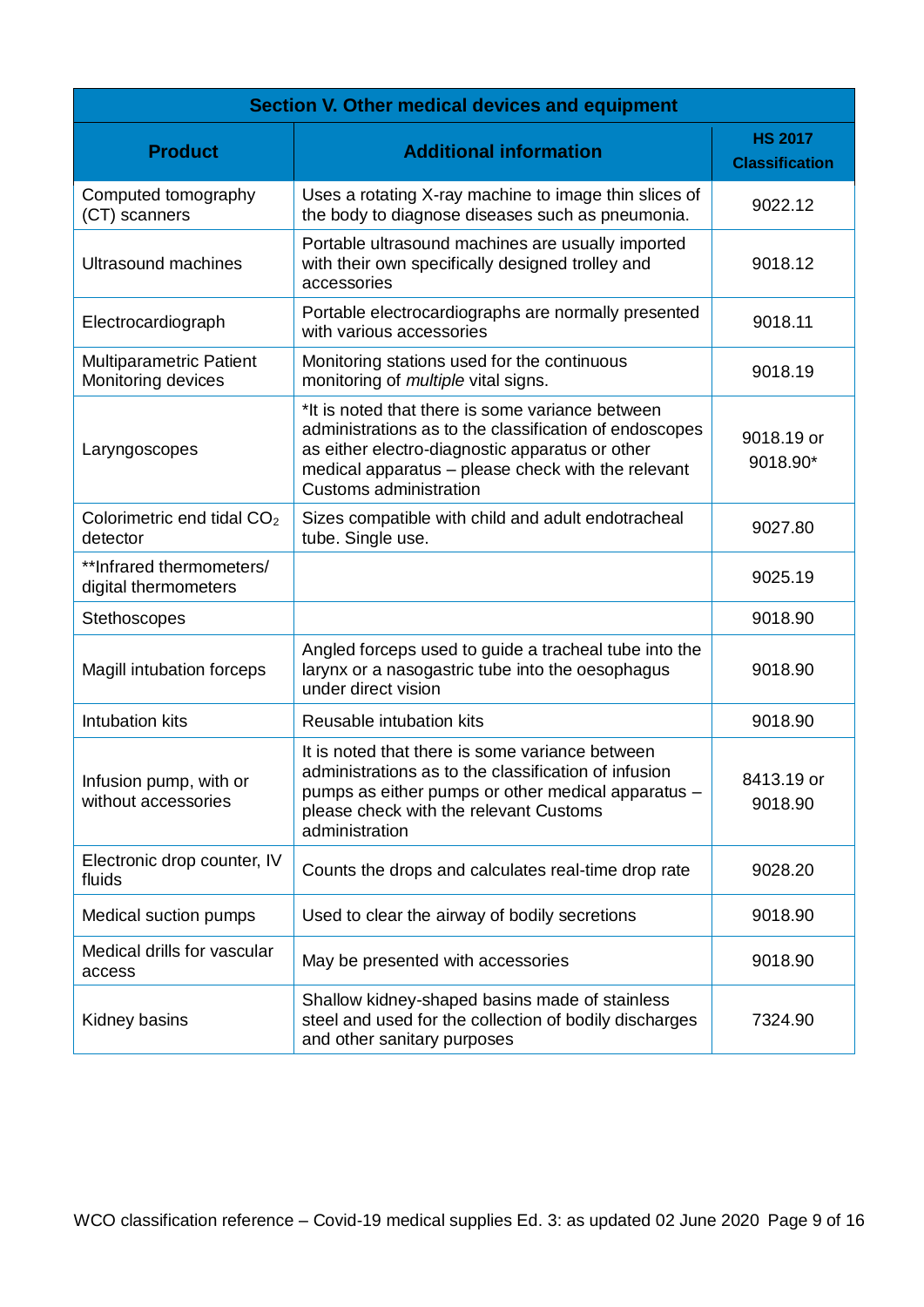<span id="page-9-0"></span>

| <b>Section VI. Other Medical Consumables</b>                                                                                                                                        |                                                                                                                                                                                                                                                                                                                               |                                         |
|-------------------------------------------------------------------------------------------------------------------------------------------------------------------------------------|-------------------------------------------------------------------------------------------------------------------------------------------------------------------------------------------------------------------------------------------------------------------------------------------------------------------------------|-----------------------------------------|
| <b>Product</b>                                                                                                                                                                      | <b>Additional information</b>                                                                                                                                                                                                                                                                                                 | <b>HS 2017</b><br><b>Classification</b> |
| Medical oxygen*<br>(* Some countries may require<br>cylinders to be separately reported<br>as well as the oxygen - check with<br>the relevant Customs<br>administration if unsure.) | Medical oxygen has as a minimum 82% pure<br>oxygen, is free from any contamination, and is<br>generated by an oil-free compressor.<br>This<br>subheading includes both compressed oxygen<br>supplied in cylinders and liquid oxygen.                                                                                          | 2804.40                                 |
| Wadding, gauze, bandages,<br>cotton sticks and similar<br>articles                                                                                                                  | Impregnated or coated with pharmaceutical<br>substances or put up in forms or packings for retail<br>sale for medical use.                                                                                                                                                                                                    | 3005.90                                 |
| Surgical tape                                                                                                                                                                       | Self-adhesive, hypoallergenic                                                                                                                                                                                                                                                                                                 | 3005.10                                 |
| Transparent adhesive<br>plasters                                                                                                                                                    |                                                                                                                                                                                                                                                                                                                               | 3005.10                                 |
| Soap                                                                                                                                                                                | Liquid or powder form<br>(This covers liquid solutions of soap in water,<br>whether or not with a small quantity (generally not<br>exceeding 5 %) of alcohol or glycerol added, but not<br>containing synthetic organic surface-active<br>products)                                                                           | 3401.20                                 |
|                                                                                                                                                                                     | Bar form (including medicated bars of soap for toilet<br>use)                                                                                                                                                                                                                                                                 | 3401.11                                 |
| Liquid or cream hand or skin<br>washes put up for retail sale                                                                                                                       | Mixtures of organic surface-active agents and other<br>substances, (whether or not containing soap), put<br>up in containers for retail sale.                                                                                                                                                                                 | 3401.30                                 |
| Syringes, with or without<br>needles                                                                                                                                                |                                                                                                                                                                                                                                                                                                                               | 9018.31                                 |
| Tubular metal needles and<br>needles for sutures                                                                                                                                    |                                                                                                                                                                                                                                                                                                                               | 9018.32                                 |
| Needles (except for tubular<br>metal needles and needles<br>for sutures), catheters,<br>cannulae and the like                                                                       | Includes, among other things:<br>endotracheal tubes (catheters), with or without<br>cuffs;<br>Nasopharyngeal airways (catheters); and<br>$\bullet$<br>Oropharyngeal airways (catheters).<br>$\bullet$<br>Endotracheal tube introducers (bougies or stylets)<br>are also classified here by virtue of Note 2 to<br>Chapter 90. | 9018.39                                 |
| Intubation kits                                                                                                                                                                     | Single use disposable intubation kits                                                                                                                                                                                                                                                                                         | 9018.90                                 |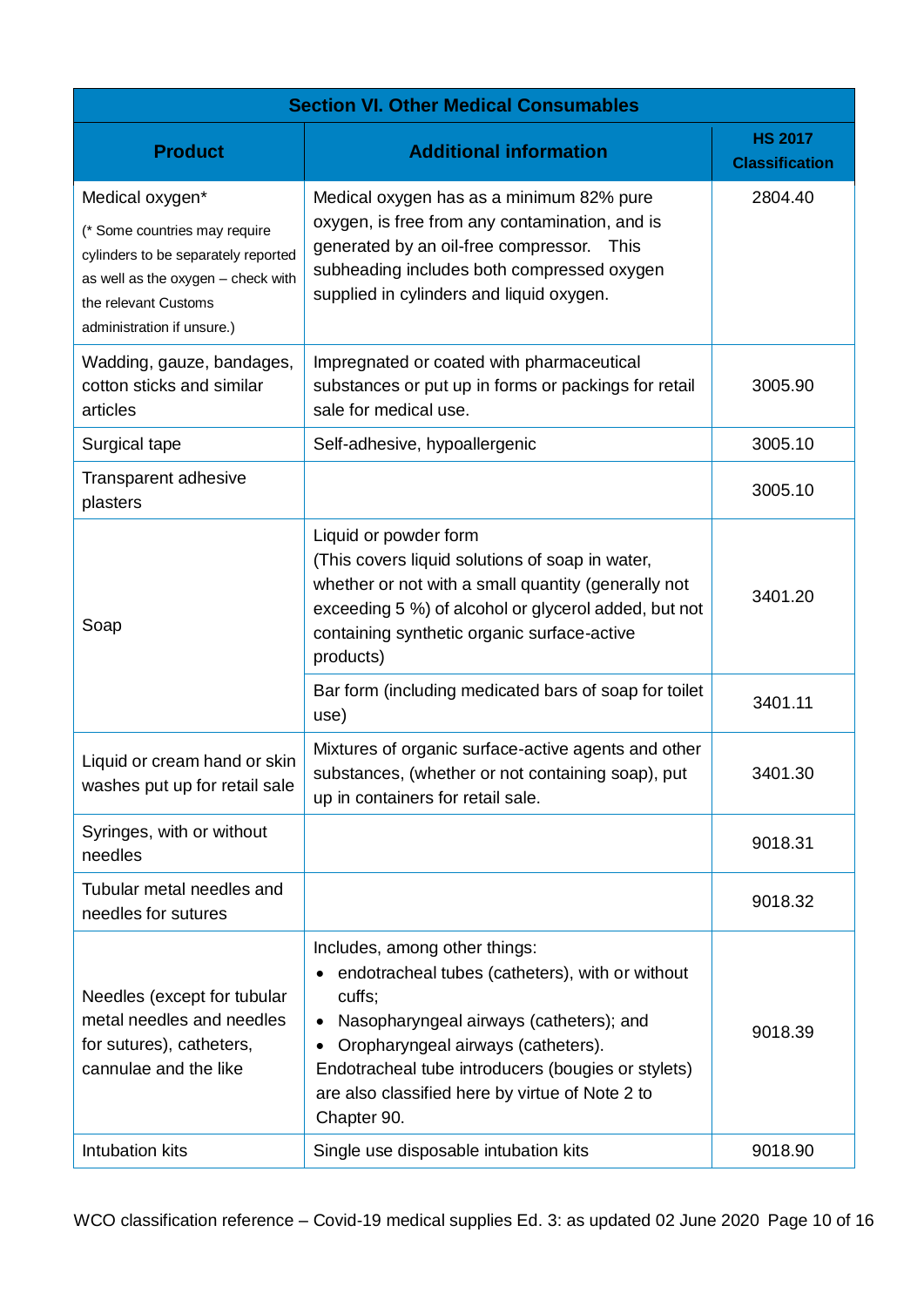| <b>Section VI. Other Medical Consumables (cont.)</b>                  |                                                                                                                                                                                                                                                                              |                                                                                         |
|-----------------------------------------------------------------------|------------------------------------------------------------------------------------------------------------------------------------------------------------------------------------------------------------------------------------------------------------------------------|-----------------------------------------------------------------------------------------|
| <b>Product</b>                                                        | <b>Additional information</b>                                                                                                                                                                                                                                                | <b>HS 2017</b><br><b>Classification</b>                                                 |
| Disposable emergency<br>cricothyrotomy set                            | Set for performing an emergency incision or<br>puncture through the skin and cricothyroid<br>membrane to establish a patient airway during<br>certain life-threatening situations                                                                                            | 9018<br>(subheading will<br>depend on set<br>contents)                                  |
| Plastic hazardous waste<br>disposal bags                              | Disposal bag for bio-hazardous waste, with "Bio<br>Hazard" print, autoclavable polypropylene, 50 or 70<br>micron thickness                                                                                                                                                   | 3923.29                                                                                 |
| Urine bags                                                            | Plastic bags for collecting urine, with outlet tap, with<br>non-return valve                                                                                                                                                                                                 | 3926.90                                                                                 |
| Body bags - infection<br>control grade, plastic                       | Non-porous bags designed specifically to hold<br>human bodies safely. Specific standards apply to<br>infection control grade bags                                                                                                                                            | 3926.90                                                                                 |
| Paper bed sheets                                                      |                                                                                                                                                                                                                                                                              | 4818.90                                                                                 |
| Conductive gel for use in an<br><b>ECG or ultrasound</b><br>procedure | Used between the body and the ECG or ultrasound<br>instruments to reduce the body's impedance                                                                                                                                                                                | 3006.70                                                                                 |
| Lubricating jelly                                                     | Lubricant for medical procedures                                                                                                                                                                                                                                             | 3006.70                                                                                 |
| X-Ray film or plates, flat                                            | Sensitised and unexposed                                                                                                                                                                                                                                                     | 3701.10                                                                                 |
| X-Ray film or plates, in rolls                                        | Sensitised and unexposed                                                                                                                                                                                                                                                     | 3702.10                                                                                 |
| * Single-use drapes                                                   | Made up of fabrics of heading 56.03, of a kind used<br>during surgical procedures                                                                                                                                                                                            | 6307.90                                                                                 |
| * Absorbent pads of<br>non-woven textiles for<br>hospital beds        | Non-woven textile pads, whether or not<br>impregnated, coated, covered or laminated, that are<br>in rolls for cutting as required or are simply cut into<br>squares or rectangles without further working                                                                    | 56.03<br>(Classification at<br>subheading<br>level depends<br>on the weight of<br>pads) |
|                                                                       | Pads made primarily of non-woven textiles, but<br>further worked into other forms, e.g. hemmed pads<br>or pads assembled into multiple layers (NOTE:<br>some countries classify such pads to 63.04, please<br>check if in doubt as to the importing country's<br>practices.) | 6307.90                                                                                 |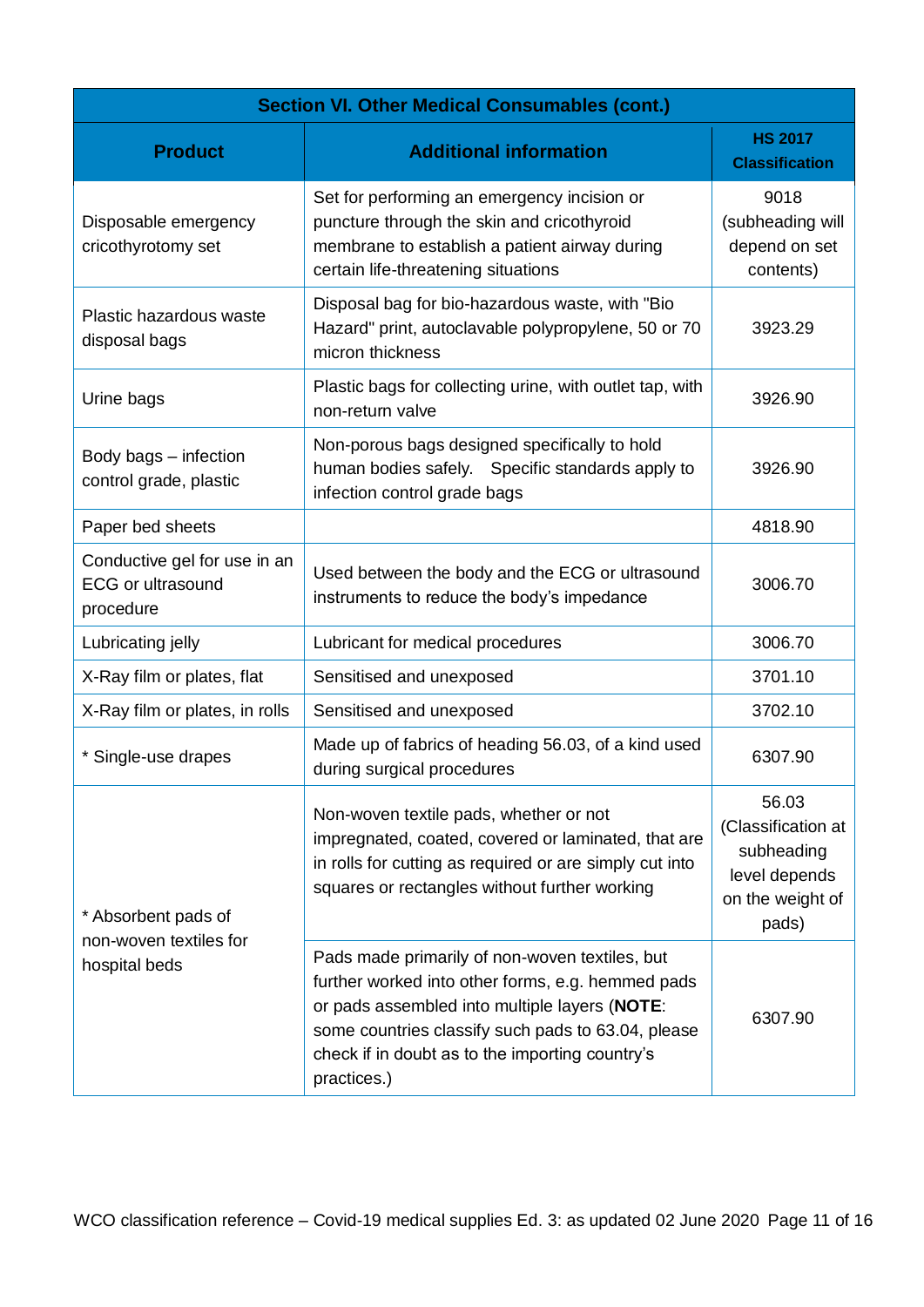<span id="page-11-0"></span>

| <b>Section VII. Vehicles</b> |                                                                                                                         |                                         |
|------------------------------|-------------------------------------------------------------------------------------------------------------------------|-----------------------------------------|
| <b>Product</b>               | <b>Additional information</b>                                                                                           | <b>HS 2017</b><br><b>Classification</b> |
| Wheelchairs                  | Carriages for disabled persons, whether or not<br>motorised or otherwise mechanically propelled.                        | 8713.10<br>8713.90                      |
| Ambulances                   | Classification at subheading level depends on the<br>type of engine.                                                    | 8703                                    |
| Mobile clinics vehicles      | Mobile clinics (medical) with operating theatre,<br>anaesthetic equipment and other surgical<br>apparatus.              | 8705.90                                 |
| Mobile radiological vehicles | Mobile radiological units (e.g., fitted with an<br>examination room, dark room and complete<br>radiological equipment). | 8705.90                                 |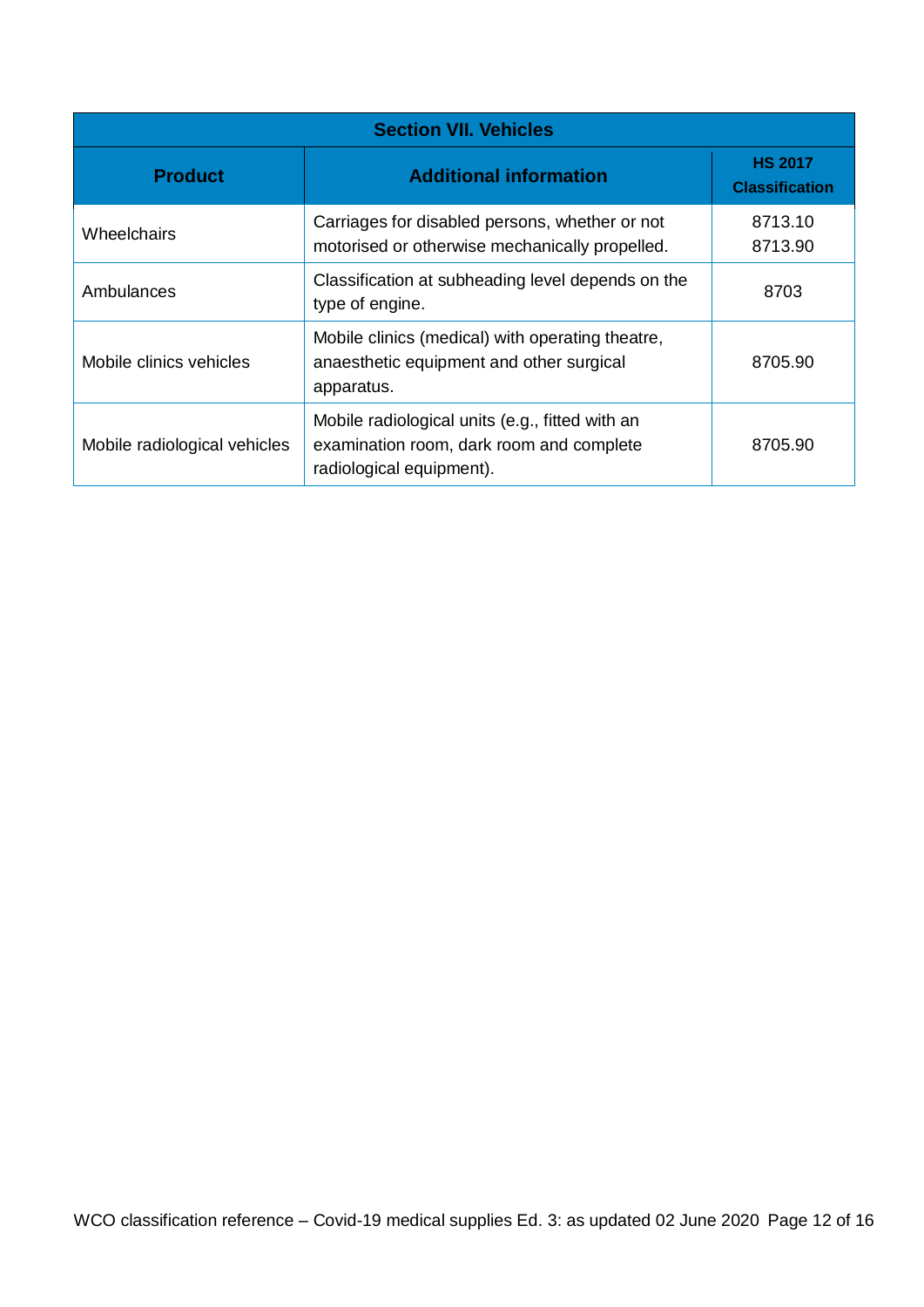<span id="page-12-0"></span>

| <b>Section VIII. Other</b>                                                                                                  |                                                                                                                                                                                                                                                                                                                                                                                                                                                            |                                         |
|-----------------------------------------------------------------------------------------------------------------------------|------------------------------------------------------------------------------------------------------------------------------------------------------------------------------------------------------------------------------------------------------------------------------------------------------------------------------------------------------------------------------------------------------------------------------------------------------------|-----------------------------------------|
| <b>Product</b>                                                                                                              | <b>Additional information</b>                                                                                                                                                                                                                                                                                                                                                                                                                              | <b>HS 2017</b><br><b>Classification</b> |
| Medical or surgical furniture                                                                                               | Includes operating tables, examination tables,<br>hospital beds with mechanical fittings, specially<br>designed tables for instruments, anaesthetic or<br>surgical supplies, and their parts.                                                                                                                                                                                                                                                              | 9402.90                                 |
| <b>Pressure Swing Adsorption</b><br>(PSA) oxygen plant for a<br>central oxygen supply<br>system of medical grade<br>oxygen. | Large, onsite, central source of medical grade<br>oxygen that is piped directly to terminal units within<br>patient areas or used to refill cylinders. Plants<br>adsorb nitrogen out of ambient air and filter out<br>contaminants to provide a supply of oxygen that can<br>be used in various oxygen therapy apparatus.<br>They do not act as therapeutic devices themselves,<br>but simply create a supply of oxygen for use in<br>therapeutic devices. | 8421.39                                 |
| Empty medical gas<br>cylinders, portable, for<br>oxygen, fitted with a valve<br>and a pressure and flow<br>regulator        | Steel or steel alloy                                                                                                                                                                                                                                                                                                                                                                                                                                       | 7311.00                                 |
|                                                                                                                             | Aluminium                                                                                                                                                                                                                                                                                                                                                                                                                                                  | 7613.00                                 |
| *Tents for setting up field<br>hospitals, including<br>temporary canopies                                                   | <b>Plastic Tents</b>                                                                                                                                                                                                                                                                                                                                                                                                                                       | 3926.90                                 |
|                                                                                                                             | Made of synthetic fibres or other textile materials                                                                                                                                                                                                                                                                                                                                                                                                        | 6306.22<br>6306.29                      |
| *Decontamination /<br>sanitizing tunnels or<br>chambers                                                                     | Portable decontamination chambers consisting of a<br>tent fitted with spraying equipment or<br>Walk-in or walk-through spraying chambers<br>designed to wash down people in order for<br>decontamination or sterilisation purposes                                                                                                                                                                                                                         | 8424.89                                 |
| *Laboratory, hygienic or<br>pharmaceutical glassware                                                                        | Whether or not graduated or calibrated                                                                                                                                                                                                                                                                                                                                                                                                                     | 7017.10<br>7017.20<br>7017.90           |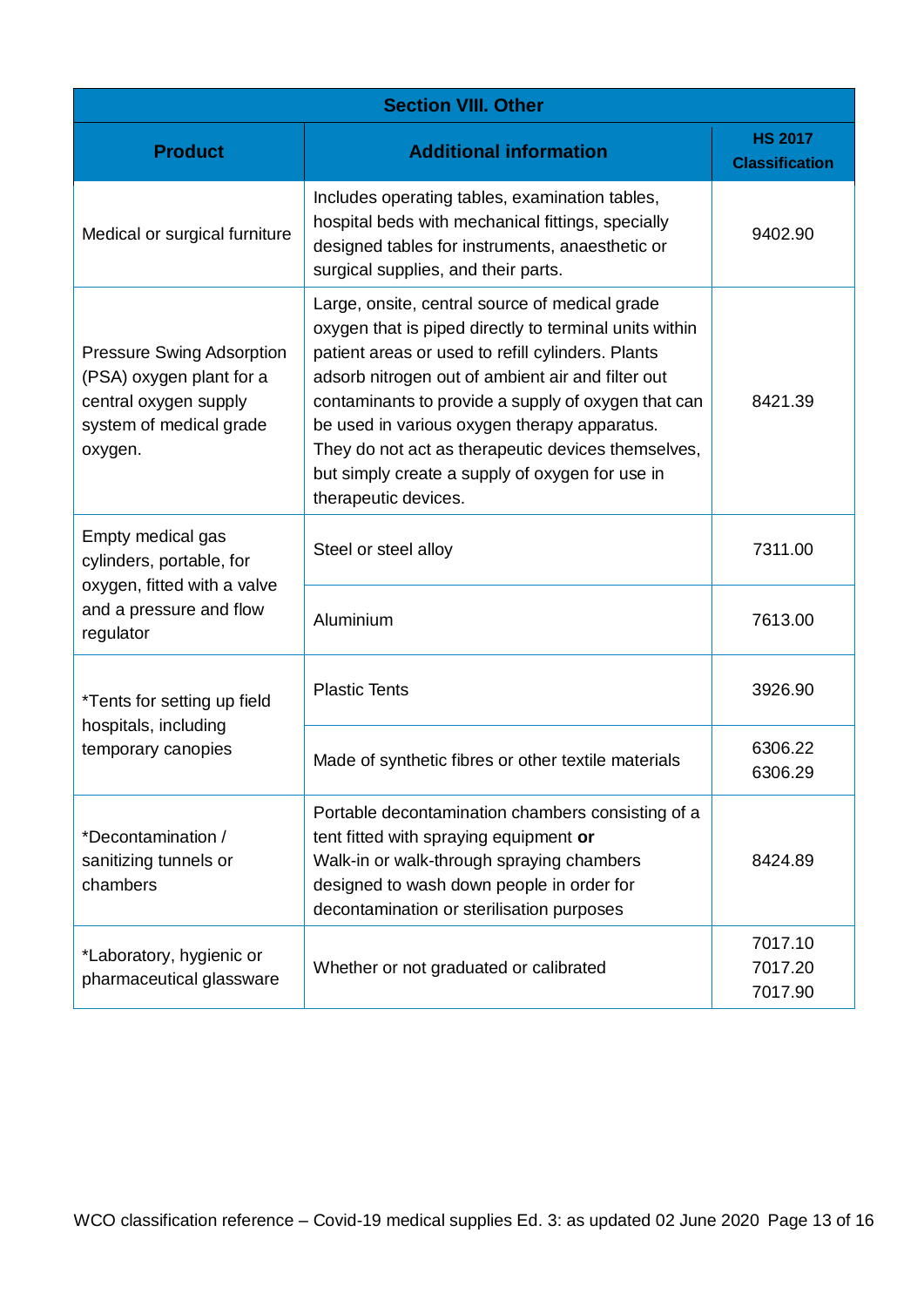## **Members are invited to share information on additional items not mentioned above to update the list through the following email: hs@wcoomd.org**

Note: This List has taking into consideration of the latest WHO Coronavirus disease (COVID-19) technical guidance on COVID-19 Critical Items:

[https://www.who.int/publications-detail/disease-commodity-package---novel-coronavirus-\(](https://www.who.int/publications-detail/disease-commodity-package---novel-coronavirus-(ncov)) [ncov\)](https://www.who.int/publications-detail/disease-commodity-package---novel-coronavirus-(ncov))

[https://www.who.int/emergencies/diseases/novel-coronavirus-2019/technical-guidance/co](https://www.who.int/emergencies/diseases/novel-coronavirus-2019/technical-guidance/covid-19-critical-items) [vid-19-critical-items](https://www.who.int/emergencies/diseases/novel-coronavirus-2019/technical-guidance/covid-19-critical-items)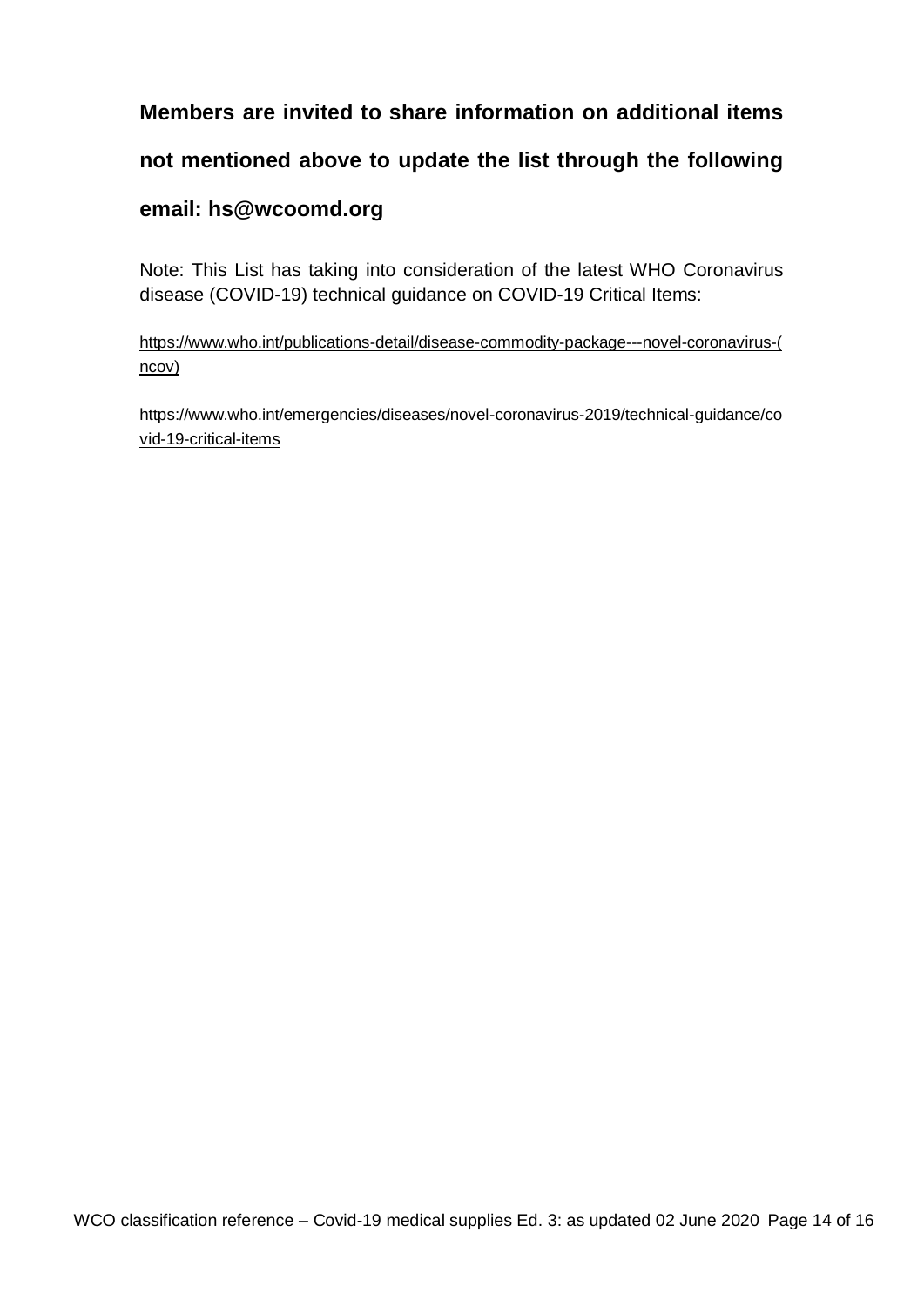### <span id="page-14-0"></span>**ADDITIONAL INFORMATION ON NATIONAL CLASSIFICATION**

### **LISTS OF MEDICAL SUPPLIES**

The following are links to Members sites for their national lists of medical supplies. Members are invited to share any links which are missing.

#### **Algeria:**

<http://www.douane.gov.dz/spip.php?article427&lang=fr>

#### **Brazil:**

<http://camex.gov.br/tarifa-externa-comum-tec/listacovid>

#### **Canada:**

<https://www.cbsa-asfc.gc.ca/publications/cn-ad/cn20-12-eng.html>

#### **Chile:**

[https://www.aduana.cl/listado-referencial-de-clasificacion-arancelaria-de-mercancias](https://www.aduana.cl/listado-referencial-de-clasificacion-arancelaria-de-mercancias-criticas/aduana/2020-03-26/162444.html)[criticas/aduana/2020-03-26/162444.html](https://www.aduana.cl/listado-referencial-de-clasificacion-arancelaria-de-mercancias-criticas/aduana/2020-03-26/162444.html)

#### **China:**

<http://www.customs.gov.cn/customs/302249/302270/302272/3044873/index.html>

#### **El Salvador**:

<https://www.mh.gob.sv/downloads/pdf/700-DGA-BO-2020-35202.pdf>

#### **Eurasian Economic Commission**:

<http://www.eurasiancommission.org/ru/covid-19/Pages/measures.aspx>

#### **European Union:**

[https://ec.europa.eu/taxation\\_customs/covid-19-taxud-response/covid-19-waiving-vat](https://ec.europa.eu/taxation_customs/covid-19-taxud-response/covid-19-waiving-vat-and-customs-duties-vital-medical-equipment_en) [-and-customs-duties-vital-medical-equipment\\_en](https://ec.europa.eu/taxation_customs/covid-19-taxud-response/covid-19-waiving-vat-and-customs-duties-vital-medical-equipment_en)

#### **Guatemala:**

[https://portal.sat.gob.gt/portal/procedimientos-aduanas/#1555105696969-b63cb78b-](https://portal.sat.gob.gt/portal/procedimientos-aduanas/#1555105696969-b63cb78b-45a9)[45a9](https://portal.sat.gob.gt/portal/procedimientos-aduanas/#1555105696969-b63cb78b-45a9)

#### **Korea:**

<https://www.customs.go.kr/streamdocs/view/sd;streamdocsId=72059181459048554>

#### **Lithuania:**

[https://e-seimas.lrs.lt/portal/legalAct/lt/TAD/d2c2e1a27b6211eaa38ed97835ec4df6/as](https://e-seimas.lrs.lt/portal/legalAct/lt/TAD/d2c2e1a27b6211eaa38ed97835ec4df6/asr) [r](https://e-seimas.lrs.lt/portal/legalAct/lt/TAD/d2c2e1a27b6211eaa38ed97835ec4df6/asr)